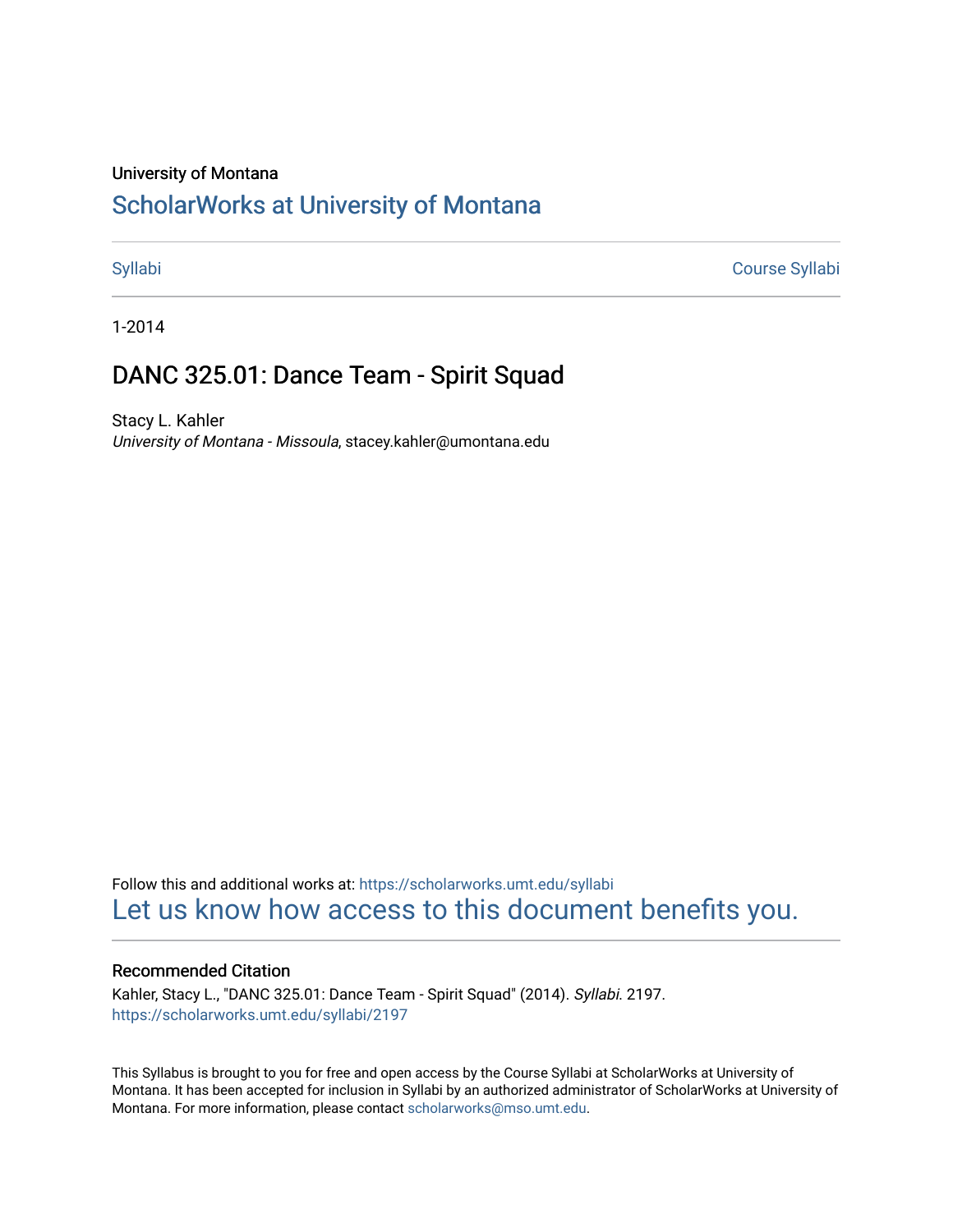# **Syllabus for DANC 325 (Dance Team/Spirit Squad) Section 01**

**Stacey Kahler 2 Credits**

## **Description:**

This course, offered every semester, is open to students who auditioned the previous spring for the UM Cheer Squad or Dance Team. Students spend the semester practicing three or four times a week, cheering at home volleyball and soccer games, home and away football and basketball games. They also spend time representing The University of Montana at appearances around the state of Montana. Students are involved in the choreography of dances, cheers, and routines throughout the season.

Students spend approximately 8 hours a week in practice, over a period of 21 weeks fall semester and 10-12 weeks in the spring. Students may sign up for two credits each semester.

## **Grading Criteria:**

The cheer squad and dance team coaches grade their respective team. Grades are based on attendance at practices, games, fundraisers, appearances and attitude. Absences from practices, games, fundraisers or appearances must be approved in writing by the coach and program director 30 days prior to event missed.

Students are allowed to miss five practices and no games before losing their spot on the squad and receiving a fail grade in the class.

Students will be deducted 3 points for:

• Unexcused absences from games, practices, fundraisers or appearances

Students will be deducted 2 points for:

- Tardies without a phone call
- Missing games or practices without written approval

Students will be deducted 1 point for:

- Excused absences from games, practices, fundraisers or appearances
- Tardies with a phone call
- Not being in full practice attire by the time warm-ups start
- Wearing incorrect practice attire
- Not being taped up by the time practice or game warm-ups begin
- Not bringing tape/utility bag
- Cell phones going off at practice, fundraisers, or appearances
- Not in warm-ups or uniforms upon arrival to game
- Gum chewing at practices, games, fundraisers or appearances